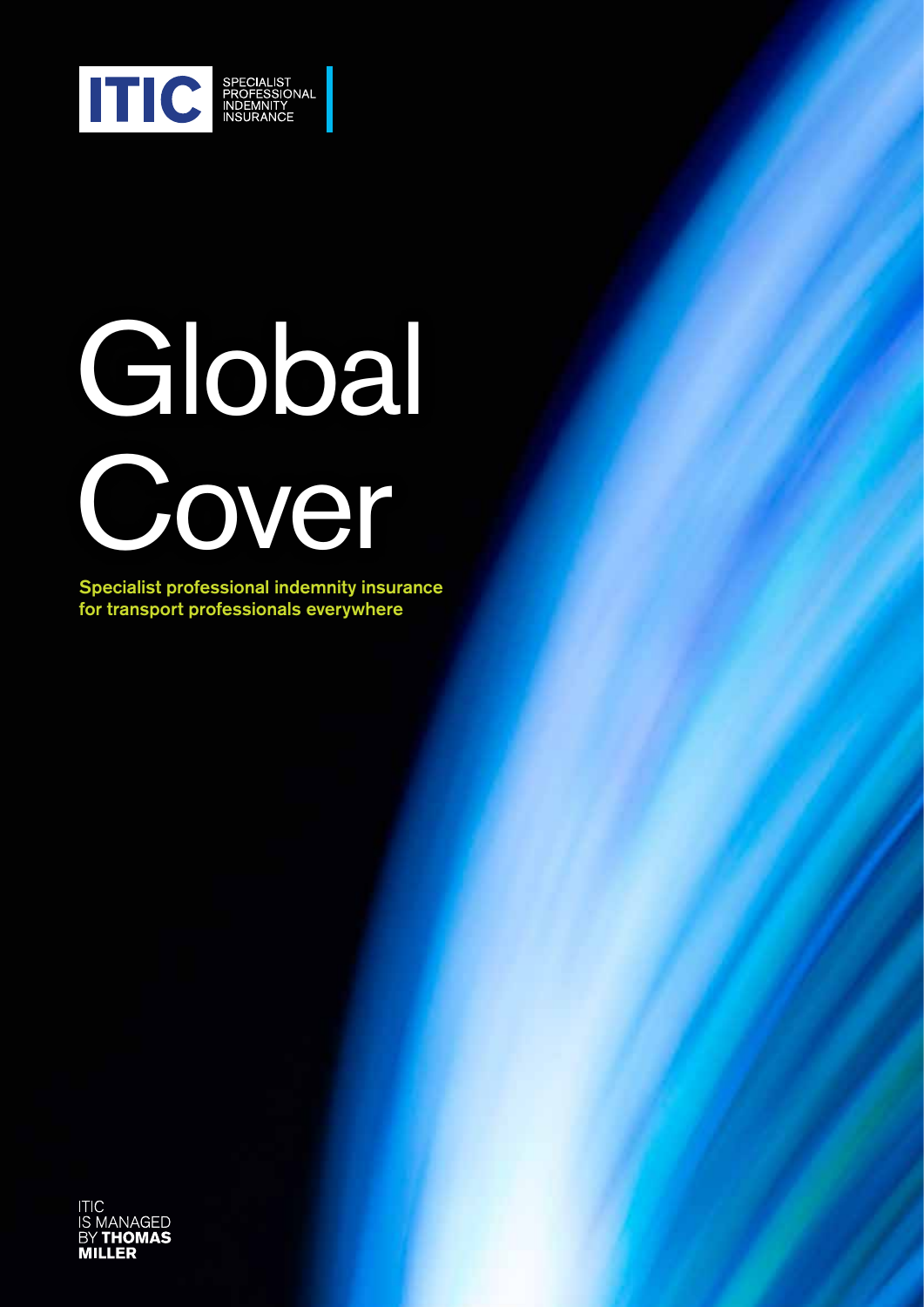# Professional indemnity insurance for transport services professionals



### Aviation

- Aviation charter and lease brokers
- Aircraft designers
- **Aviation consultants**
- Aircraft managers, including technical managers
- **Aviation registries**
- **Aviation surveyors**
- **Other aviation professionals**



#### **Marine**

- Marine consultants
- **Marine surveyors**
- Naval architects
- Ship agents
- Shipbrokers
- **Ship managers**
- Offshore & hydrographic surveyors and consultants
- Superyacht managers / brokers



- Railway consultants
- Railway designers
- Railway surveyors
- Railway specialists
- Other railway professionals



## Rail Renewables Professionals Transport Claims

- **P&I** club correspondents
- **Lloyd's agents**
- **Expert witnesses**
- Loss adjusters
- Cargo inspection, testing & analysis



- **Offshore wind farm designer**
- Designer of tidal turbines
- Consultant engineers
- Subsea cable route surveyor
- Renewable energy consultant

# Why choose **TIC** ?

| <b>ITIC provides professional</b><br>indemnity insurance at cost | ITIC is the mutual insurer of the transport industry with no external shareholders<br>to take a profit from the business.                                                                                                                                                                                                   |
|------------------------------------------------------------------|-----------------------------------------------------------------------------------------------------------------------------------------------------------------------------------------------------------------------------------------------------------------------------------------------------------------------------|
| <b>ITIC will provide a</b><br>sympathetic approach               | ITIC understands that you will often have commercial relationships which will<br>need preserving and will work with you to allow that business association to<br>continue. ITIC's unique discretionary insurance cover could support any claim<br>which may not normally be paid by another professional indemnity insurer. |
| <b>ITIC understands your business</b>                            | ITIC's specialist knowledge of your business will make it quicker and easier<br>for you to obtain advice and support on a claim under your professional<br>indemnity insurance.                                                                                                                                             |
| <b>ITIC is more than just insurance</b>                          | As an assured at ITIC you will receive support from a team who understand<br>the unique situations and liabilities that your business faces.                                                                                                                                                                                |
| <b>ITIC pays dividends annually</b>                              | Surplus funds have been paid out to the members in the form of continuity<br>credit since 1994.                                                                                                                                                                                                                             |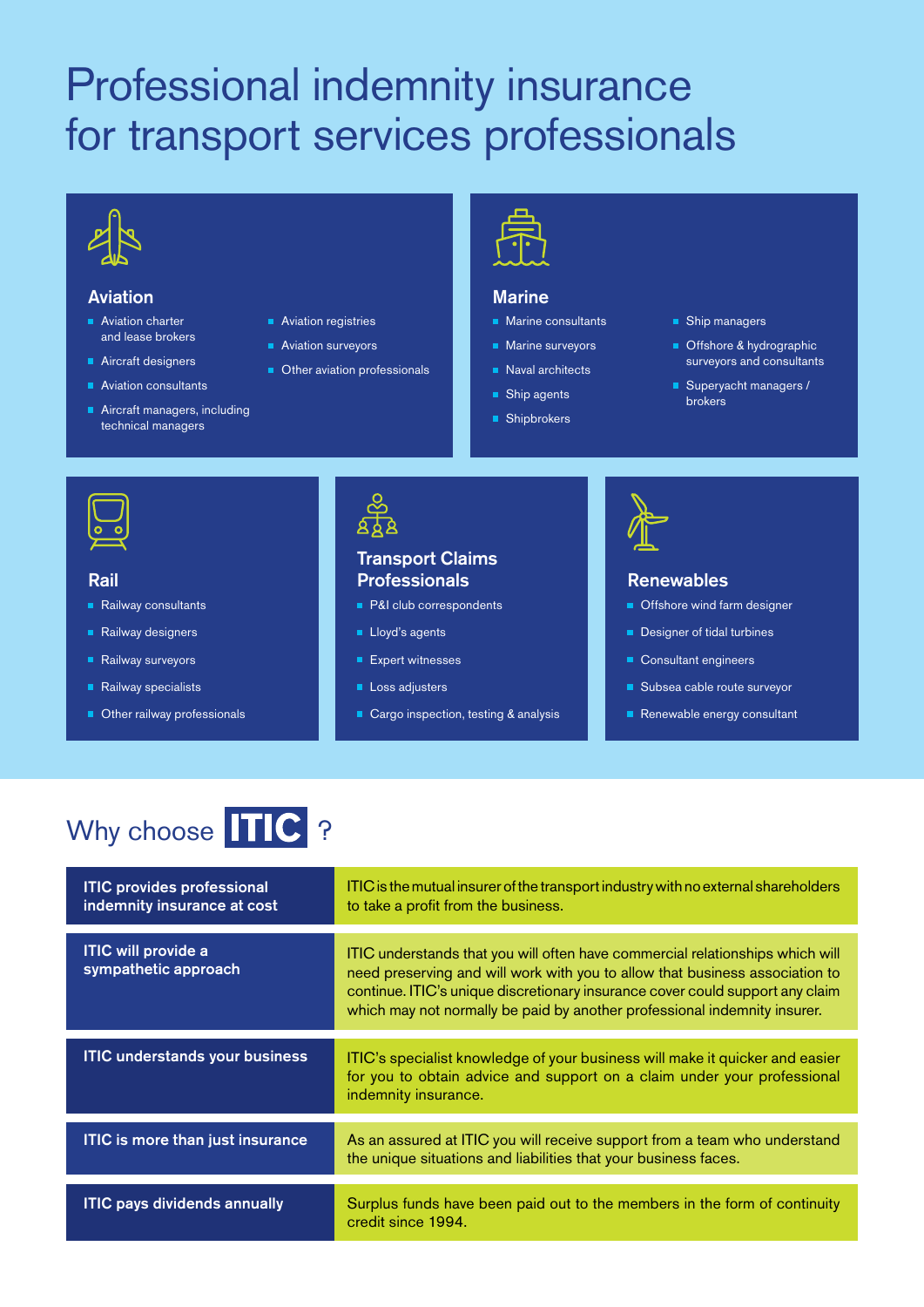# ITIC facts & figures at a glance

All figures US\$ All facts and figures correct as of 1st November 2020

# **Fact** Series

7m \$371m 3,100 for the year since 1992

# Security rating Backed by at least "A" rated security

# Worldwide insurance cover

Gross premium Claims paid Members

ITIC is able to provide professional indemnity insurance, without restrictions, worldwide. An ITIC account executive is responsible for each country and will be your first point of contact. The ITIC team speak French, German, Spanish, Italian and Japanese.

## Credits paid

\$127m

surplus funds have been paid out continuity credit since 1994

#### Disbursements Free reserves & commissions

\$216m \$185m

collected for members since 1992

for ITIC and TIMIA combined

# Annual premium

# $$1,500$   $$\mathcal{F}1$$ or more or more from

ITIC is committed to consistently providing competitively priced professional indemnity insurance (and related insurance covers) with valuable and high quality loss prevention advice to businesses servicing the marine, aviation, rail and general transport industry. The ITIC team have a wealth of experience and knowledge.

20 **Staff** 

A full time team to provide you with the best service possible.



Average staff member's experience in the insurance /transport industry.



Average staff member's time with ITIC. Several staff have over 25 years of service.



5 lawyers and a full time